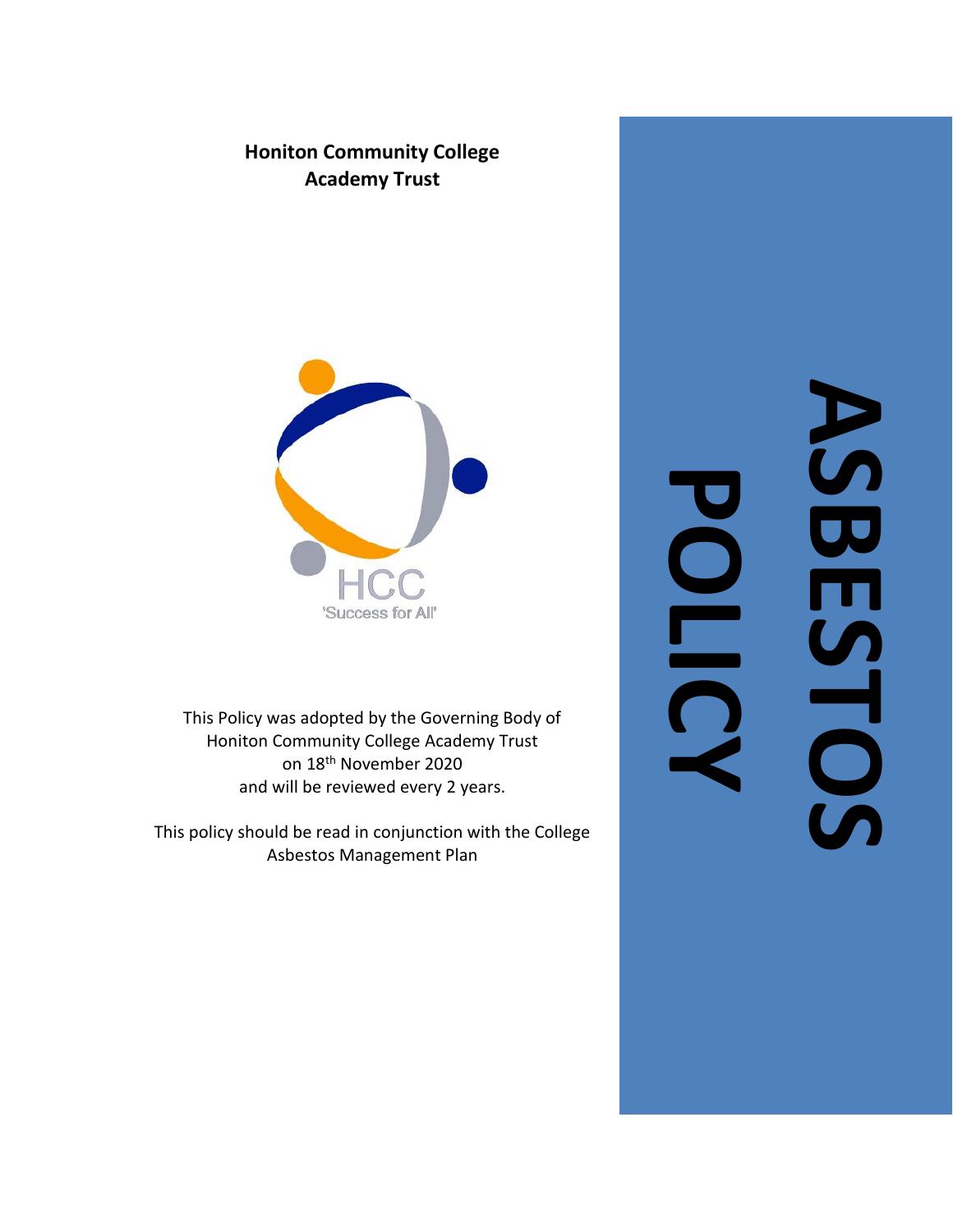# **HONITON COMMUNITY COLLEGE ASBESTOS POLICY**

### **Policy Statement**

Honiton Community College is committed to ensuring the health, safety and welfare of all its employees, students and visitors. The College therefore promotes a positive workplace culture that:

- Identifies the hazards and effectively manages the risks associated with asbestos containing materials in all its buildings,
- Enables managers and staff to safely manage known asbestos containing materials,
- Manages identified risks with solutions that are reasonably practicable,
- Sees the provision of information and appropriate training as a core element,
- Enables managers to address issues raised by staff, students and visitors,
- Fully supports the active participation of staff representation by recognised Trade Unions in the development and implementation of health & safety related policies and procedures.

#### **Background**

The use of asbestos within building materials has been banned since 1999. However, many older buildings, such as some of those within the College, were built when it was legal to use materials containing asbestos.

Over the years considerable legislation has been introduced to protect the public and employees from the effects of asbestos. The latest legislation is the Control of Asbestos Regulations 2006. The impact of asbestos related illness should not be under estimated. However, it must be stressed that materials containing asbestos, in themselves, do not pose a danger provided that they are identified, intact and in good condition.

The County Council commissioned an asbestos survey which was undertaken across the County by a specialist in the field of asbestos identification and management between 2003 and 2006. The survey identified the location of any asbestos, the type of asbestos material involved, the vulnerability of the asbestos (i.e. how likely it is that it could become damaged) and whether it was covered (i.e. protected by paint).

The asbestos survey undertaken for most of the campus was only a Type 2 survey. This means that only readily visible or accessible materials were surveyed and/or sampled.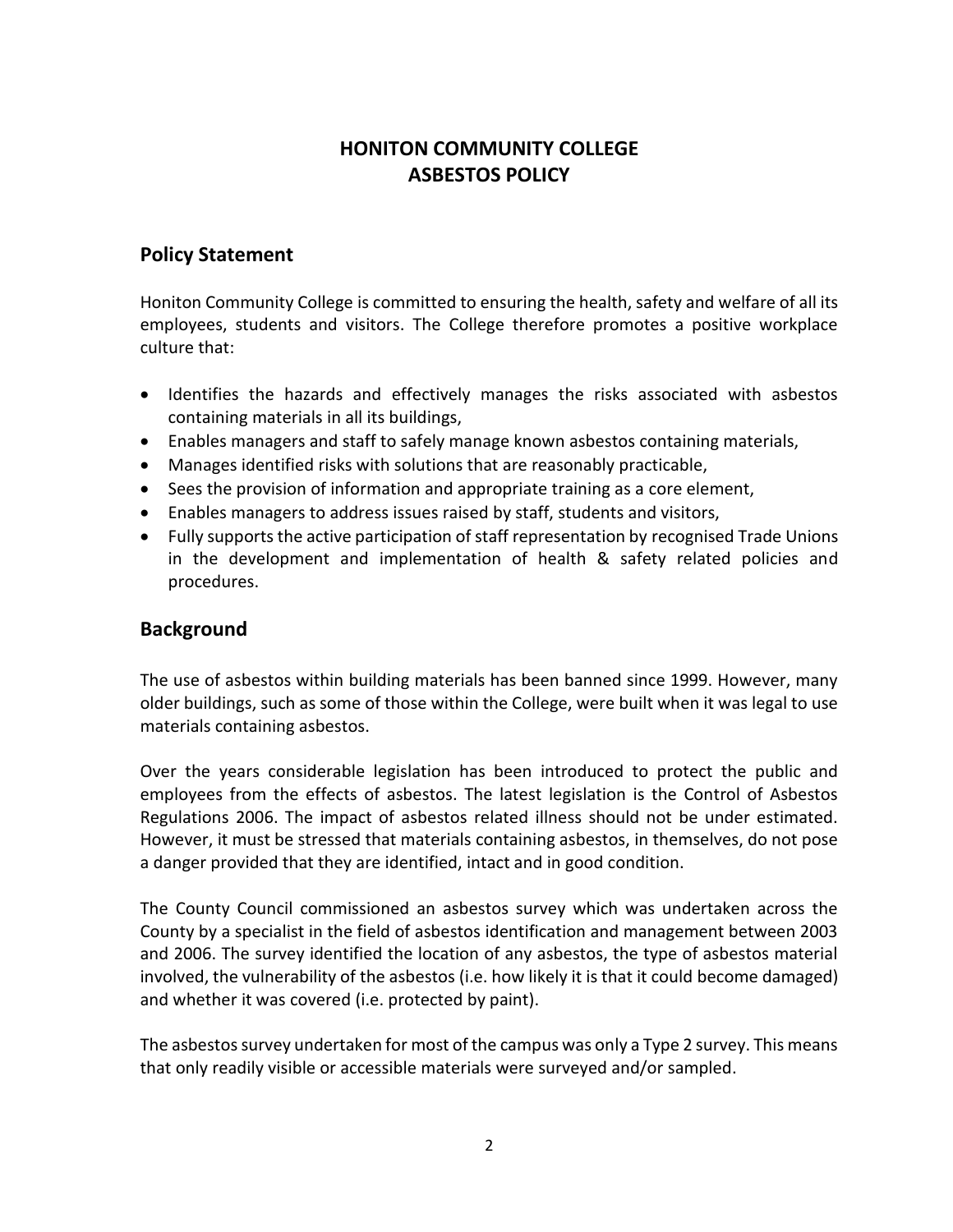Copies of all the reports are available within the Asbestos Register which is in the Director of Finance and Resources office. In addition the information contained within the reports has been copied on to individual building plans for ease of reference.

The report and building plans indicate specific areas within rooms and individual rooms where it was not possible to survey and/or take samples for analysis. In some cases it was not possible for the inspector to gain access to individual rooms. In all such cases it must be assumed that asbestos is present in all materials contained within these areas until such time as they have been inspected and it is confirmed there is no asbestos.

## **The College Asbestos Management Plan**

The purpose of the College Asbestos Management Plan is:

- To ensure that all asbestos containing materials are identified (The asbestos register and plans).
- To ensure that all asbestos containing material is regularly inspected regarding its condition and action taken to rectify any issue identified. (An annual formal inspection is made of the identified asbestos to review its condition. Any issues arising from the inspection are dealt with as a matter of urgency and recorded on the Management Plan).
- Where necessary and practicable to remove asbestos containing material. (It is College policy to remove any asbestos that poses a threat to staff or students and where major refurbishments are taking place to remove any asbestos within the area being refurbished at that time. In this way the level of asbestos within the college will gradually reduce).
- To review the assessed risk level allocated to elements of the asbestos register should there be a change of use in the room in question. For example a change in the use of the room may result in an area containing asbestos which previously was a low risk becoming a high risk.
- To ensure staff are made aware of the presence of asbestos in the workplace.
- To ensure contractors are made aware of the presence of asbestos in any areas where they are working.
- Where work is required in an area where asbestos has been identified to take all appropriate steps to ensure the asbestos is removed by appropriately licensed contractors or managed effectively during the work.

#### **Person In Charge (PIC) and Responsible Person**

The Person In Charge (PIC) is the Principal and the Responsible Person is the Director of Finance and Resources.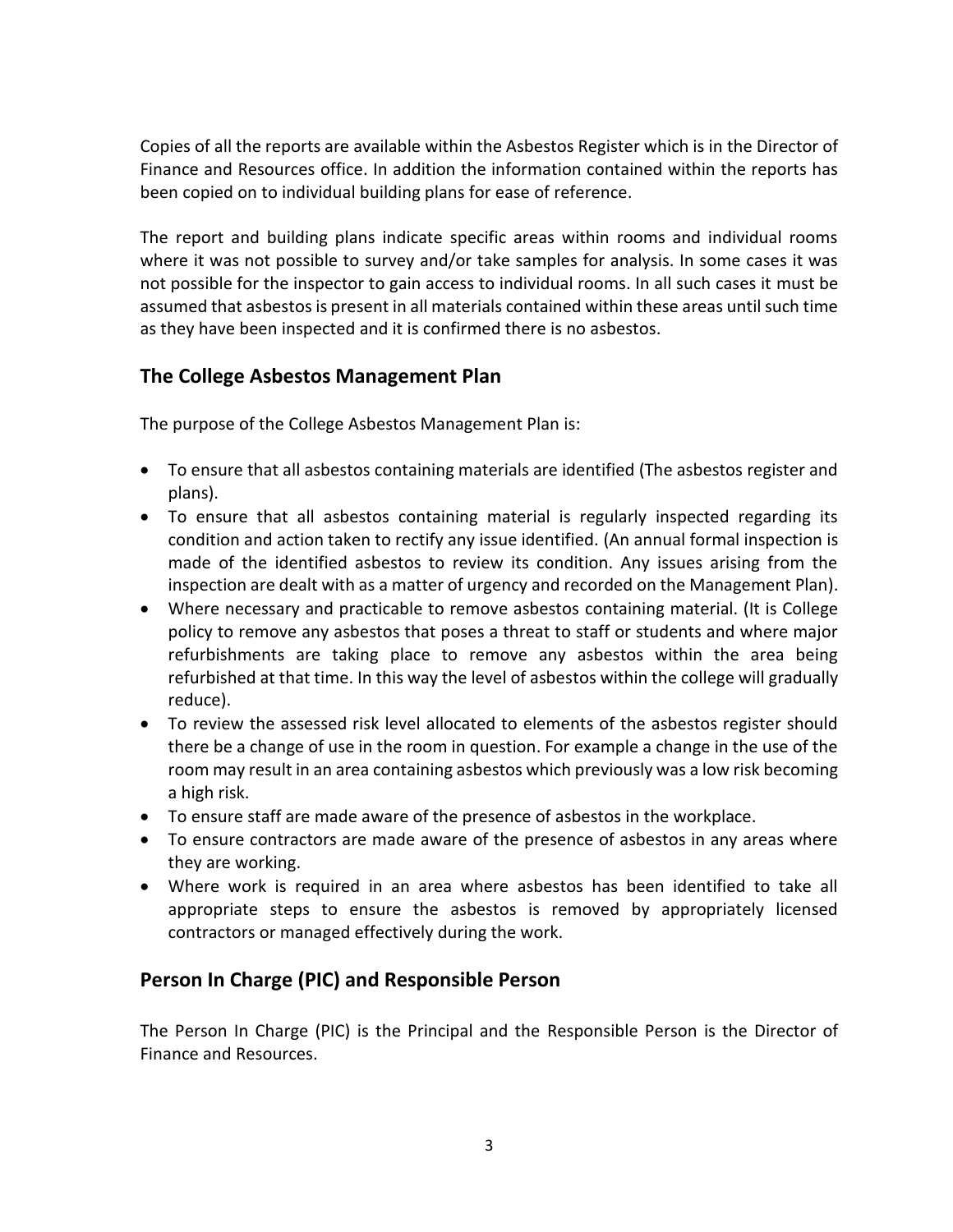### **Responsibilities of teaching and support staff**

All staff must refer to the asbestos plans to identify whether there are asbestos containing materials within the rooms they use and the location of the asbestos within the room.

Where staff are working within rooms which have asbestos containing materials in them they must inform the Premises fault reporting system of any damage to these materials as a matter of urgency. It must be remembered that the formal condition survey is only undertaken once a year. Staff in daily contact with the rooms are in a far better position to identify damage at an early stage.

When such damage is notified to the Premises fault reporting system the matter **must** be brought to the immediate attention of the Premises Manager or the Director of Finance and Resources who will assess the situation and take appropriate steps to ensure the short and long term safety of students and staff.

Staff intending to disturb any surfaces must refer to the asbestos register before doing so. This includes simple actions such as inserting drawing pins in to a wall surface or ceiling. If it is identified that where the member of staff wishes to insert the pin (for example) in an asbestos containing material they should refrain from inserting the pin.

Where the member of staff believes it to be essential that the surface is disturbed the matter **must** be referred to the Premises Manager who will meet the individual member of staff to undertake an assessment and complete a form ASB1.

#### **Responsibilities of caretaking and handyman staff**

All staff have a responsibility to familiarise themselves regarding the potential for there to be asbestos within the rooms where they work. It is recognised that for this group of staff the workplace is the whole of the campus. All caretaking and handyman staff must refer to the asbestos register to identify locations where there are asbestos containing materials across the campus.

Where caretaking/handyman staff are working within rooms which have asbestos containing materials in them they must inform the Premises fault system of any damage to these materials as a matter of urgency. It must be remembered that a formal condition survey is undertaken once a year. Staff in daily contact with the rooms are in a far better position to identify damage at an early stage.

Staff intending to undertake any work that is likely to disturb any surfaces must refer to the asbestos plans before doing so. If asbestos containing materials are present they **must** contact the Premises Manager or the Director of Finance and Resources.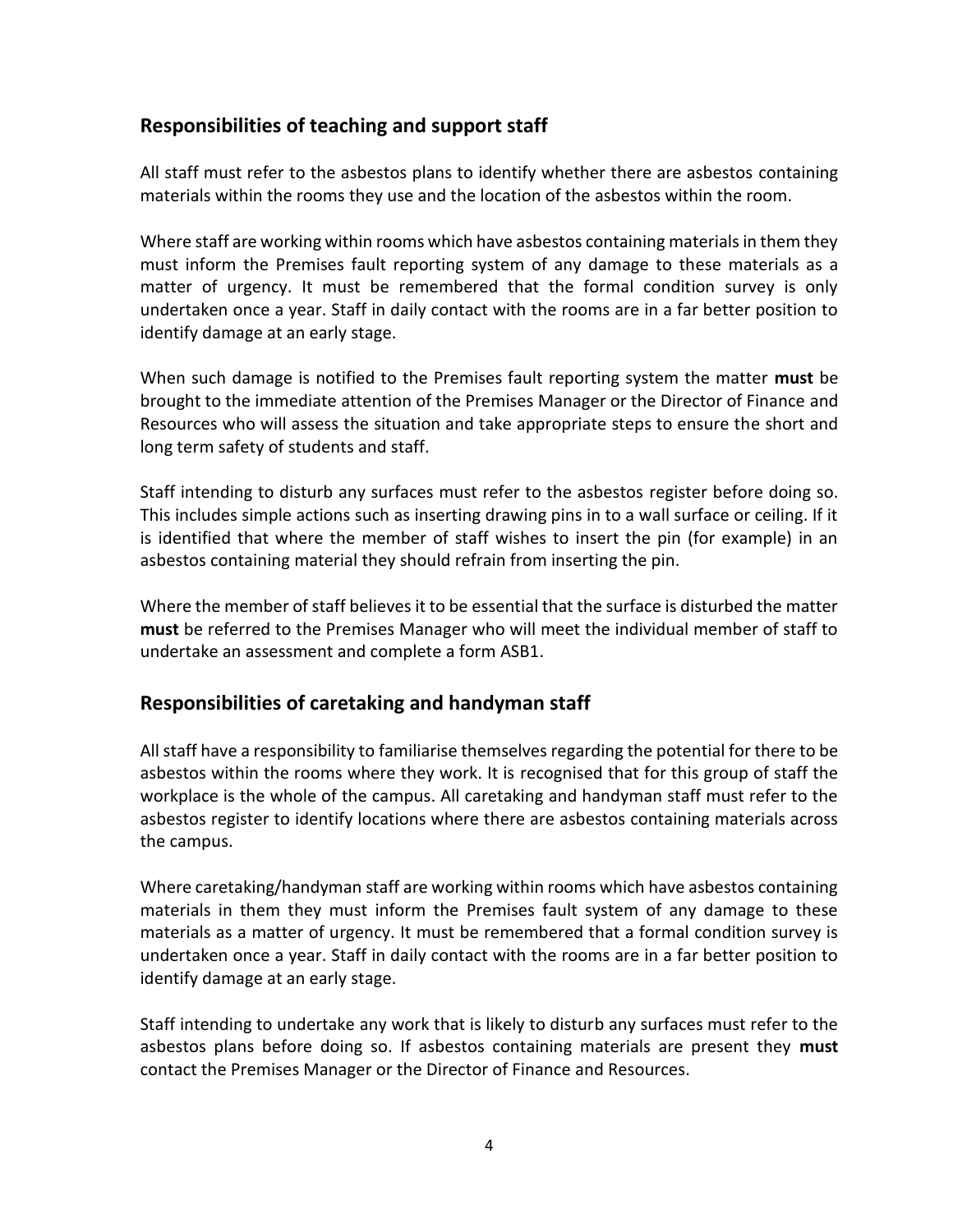It must be remembered that for most of the site only a **Type 2** survey has been undertaken. Therefore, unless the individual can be certain that the area does not contain asbestos (for example, they put up a partition wall themselves using plaster board or the building was built after the year 2000) for any work where, for example, walls or ceilings have to be drilled or removed **a Refurbishment and Demolition Asbestos survey will be required.**

Caretaking and Handyman staff must also refer to the section below relating to the responsibilities of those instructing contractors

Where the member of staff believes it to be essential that the surface is disturbed the matter **must** be referred to the Premises Manager or the Director of Finance and Resources who will meet the individual member of staff to undertake an assessment and complete a form ASB1.

## **Responsibilities of those instructing contractors**

It is the responsibility of those instructing contractors to highlight the presence of any asbestos containing material in areas where work is due to take place with the contractor before the start of any work. In such circumstances the contractor must be provided with a copy of the appropriate asbestos plan.

If the area where work is planned has not been inspected an inspection must be undertaken before any work is commissioned from the contractor. This **must** be arranged by the Premises Manager or the Director of Finance and Resources.

In some instances the contractor will not be working directly in the area with the asbestos containing material. However, they should be made aware of any asbestos containing material within the immediate vicinity and told to take care not to disturb the asbestos containing material.

In some instances where work is due to be undertaken directly with asbestos the contractor may be suitably equipped and qualified to work with the asbestos containing material. For example when required to drill in to such material they may have the necessary extraction equipment attached to their drill that enables them to operate safely. This must be checked with the contractor prior to an order being placed. Proof must be obtained that the contractor is suitably qualified to work with asbestos in this way. This **must** be arranged in conjunction with the Premises Manager or the Director of Finance and Resources.

Alternatively the contractor may have a different means of attaching the item to the wall or ceiling.

If there is asbestos containing material directly involved with the work requested there must be reference to this included on the official order from the College. The official order must also contain an instruction for the contractor's staff to report to the reception upon their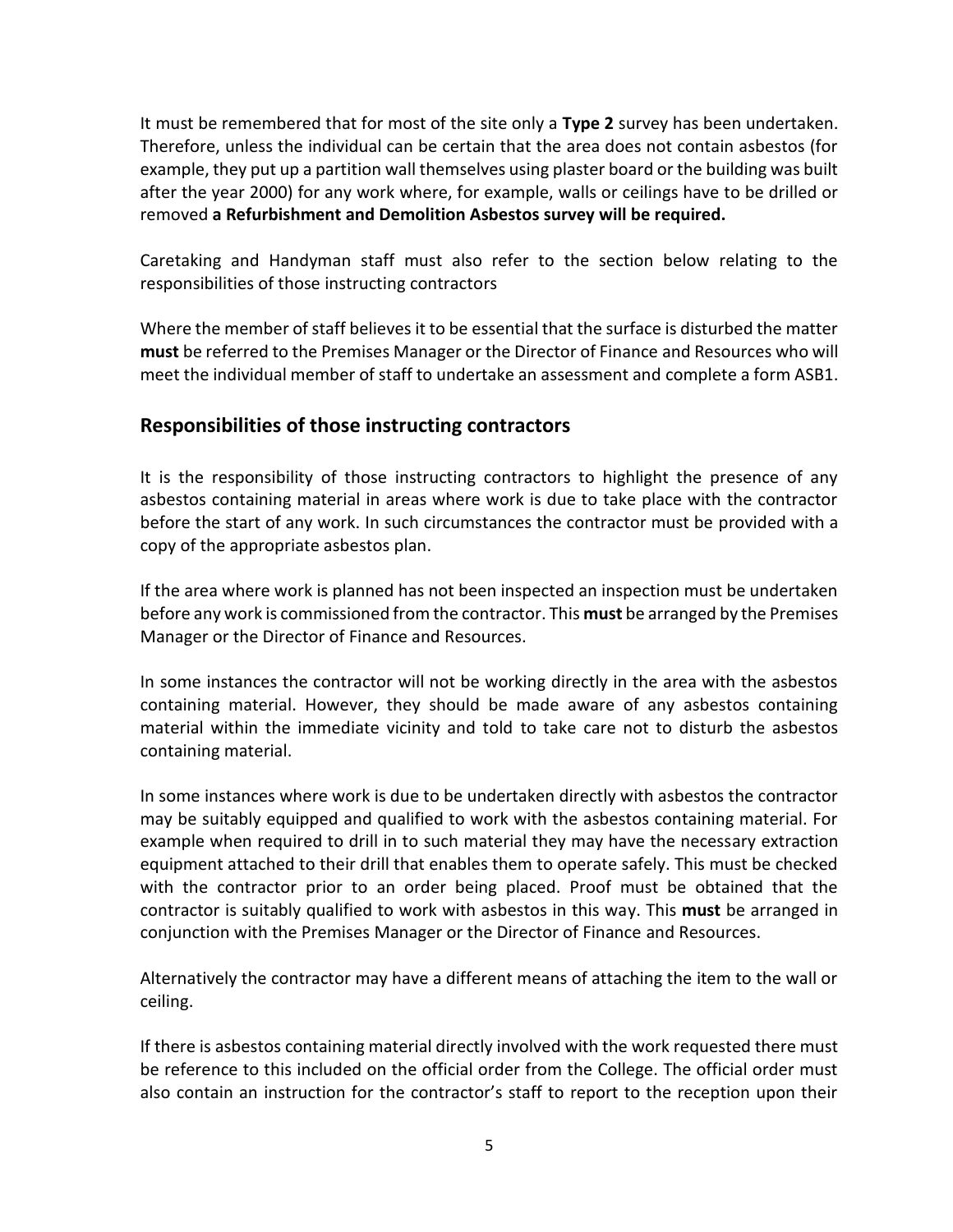arrival at the College and before they start work. Even though steps will have been taken to identify the presence of asbestos containing material it must not be assumed that this information has been passed down the line to the contractor's staff actually undertaking the work

In the case of work being required with asbestos containing material where the contractor is unable to manage the asbestos it will be necessary to arrange for a licensed asbestos removal company to remove the asbestos material. This **must** be arranged by the Premises Manager or the Director of Finance and Resources.

The removal process will generally include a thorough cleaning of the area and a subsequent air test to ensure no asbestos particles have been left behind. The air test should be undertaken by an independent company. That is to say the company undertaking the asbestos removal must not also undertake the air test.

In all cases where work is planned that will involve direct contact with asbestos form ASB1 must be completed. It is the responsibility of the instructing member of staff to ensure that the form ASB1 is completed correctly in conjunction with the contractor. This **must** be arranged in conjunction with the Premises Manager or the Director of Finance and Resources. The form should them be discussed with the Premises Manager before any work commences.

As for the majority of rooms only a Type 2 survey was undertaken (see Introduction for further details) further examination will be required for more intrusive work. For example if taking down a wall there may be asbestos containing materials behind the outer coating which would not have been identified by the Type 2 survey. In such circumstances a Refurbishment and Demolition Asbestos survey must be undertaken. This will be commissioned by the Premises Manager.

Another example is the removal of carpets. There may be asbestos containing tiles on the floor beneath the carpet. This should be inspected as far as is practical before the carpet is removed. In this example the tiles will not present a danger if they are not damaged. However, this may not be possible to determine until such time as the carpet has been removed. If the contractor is made aware of this possibility he can raise the matter if appropriate.

As a general rule, if in doubt assume the material contains asbestos and act appropriately. Any doubts or issues should be reported to the Premises Manager or the Director of Finance and Resources immediately.

#### **Responsibilities of those instructing caretaking and handyman staff**

It is the responsibility of those instructing caretaking and handyman staff to highlight the need to consult the asbestos register/building plans before undertaking any work to look for